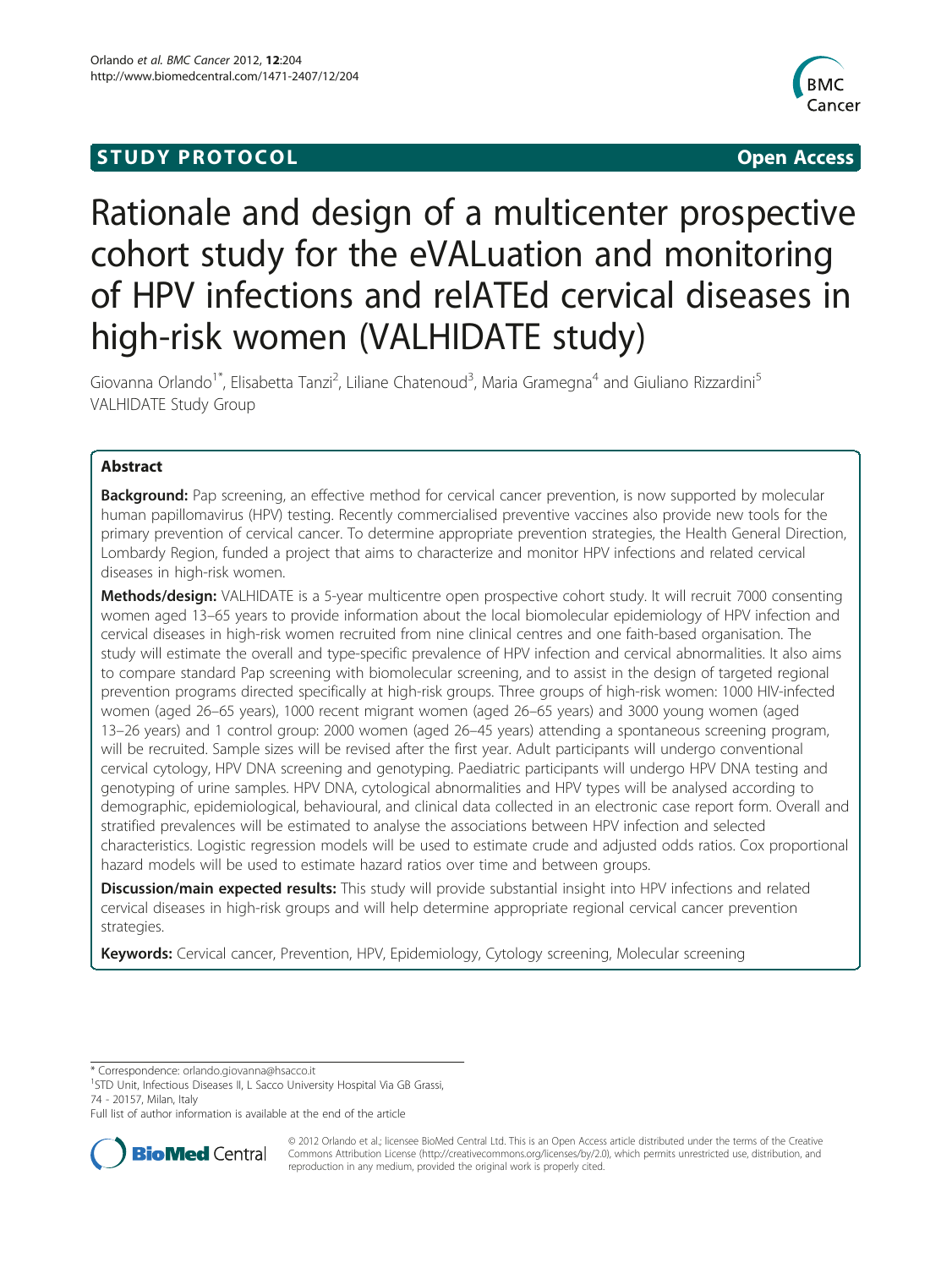# Background

Cervical cancer screening with cervical cytology is a proven and effective secondary prevention strategy that can achieve a significant reduction in cervical cancer incidence in the industrialized world [[1-3\]](#page-7-0). However, its efficacy is linked to the extent to which the target population is reached. Therefore, cervical cancer continues to be a major problem in the low- and medium-resourced countries of sub-Saharan Africa, South and South East Asia and Latin America [\[2,4](#page-7-0)-[7](#page-7-0)]. Up to 70% of the estimated annual global burden of new cases and cervical cancer deaths occur in these countries because of their lack of an effective screening program [[8](#page-7-0)]. Recently developed secondary prevention strategies show promise for scaling up prevention services in both developing countries and the industrialized world. These strategies are based on human papillomavirus (HPV) testing for high-risk HPV types, which are a necessary intermediate step for the development of cervical cancer and its precursors. The sole use of HPV DNA testing as a primary screening method has proven to be effective in randomized clinical trials conducted in industrialized countries as well as in simulation models [[9](#page-7-0)[-14\]](#page-8-0). Because the HPV DNA test also has a higher sensitivity and negative predictive value for grade II or higher cervical intraepithelial neoplasia (CIN) in immunocompetent women than conventional or liquidbased cytology, the extension of screening intervals to once every 3–5 years can be considered safe [\[15-17\]](#page-8-0). HPV testing is actually the recommended follow-up of abnormal cytology in women older than 30 years and after CIN treatment [[18](#page-8-0)-[20](#page-8-0)].

Recently commercialized cervical cancer vaccines, moreover, provide new tools for the primary prevention of cervical cancer with a very high rate of protection for more than eight years when used in women previously uninfected by the genotypes included in the vaccines [[21-30](#page-8-0)]. The association of HPV-based screening and vaccination in the prevention of cervical cancer has been proven in randomized clinical trials, but several questions remain about the cost-effectiveness of the vaccine after sexual debut, the impact of non-vaccine HPV types and the best implementation practices [\[29,30\]](#page-8-0). The Italian Government (Ministry of Health) initiated a free vaccination program for 12-year-old adolescent girls on January 1, 2008. All Italian regions started the vaccination program during 2008 with the aim of reaching 95% vaccination coverage of the target group in 5 years (defined in "Intesa Stato-Regioni", December 20th, 2007). In some regions, the free vaccine was also offered to other age groups. In Lombardy, the regional vaccination program began in September 2008 and offers free HPV vaccination to all 12-year olds girls. An extension to other age groups will be considered after an evaluation of the local burden and type of HPV infection

among several risk groups and an analysis of the best overall strategy for the control of cervical cancer.

To determine appropriate strategies for cervical cancer prevention and to optimize the allocation of resources, the Health General Direction, Lombardy Region, funded a project that aims to characterize and monitor HPV infections and related cervical diseases in high-risk women across a wide range of ages.

#### Methods/design

VALHIDATE (eVALuation and monitoring of HPV Infections and cervical relATEd Diseases in high-risk women) is a multicentre open cross-sectional and prospective cohort study conducted over a 5-year period (Dec. 2010–Dec. 2015) in the Lombardy Region. It aims to provide information about the local epidemiology of HPV infections and related cervical diseases as well as the distribution of HPV genotypes across ages and in high-risk groups of women.

The study was commissioned and funded by the Health General Direction of the Lombardy Region and has been approved by the ethical committees of the hospitals involved in the research. Approval for the storage of residual biological samples for further analysis was also obtained from the hospitals' ethical committees.

The study will recruit 7000 consenting women aged 13–65 years through nine clinical centres in four general hospitals (4 gynaecology units, 3 infectious disease units, 2 paediatric units) and one faith-based voluntary organization that offers primary health care for migrants lacking health insurance.

One university virology laboratory, four microbiology laboratories and four pathology laboratories located in the hospitals will analyse the samples collected from the enrolled women.

The cross-sectional study was designed to estimate the prevalence of HPV infection, cervical abnormalities and HPV type-specific prevalence across a wide range of age and risk groups. The prospective cohort study was designed to compare the standard screening procedure (Pap test) with biomolecular HPV-testing across different age and risk groups and to assist in the design of targeted regional prevention programs directed specifically at high-risk groups.

The secondary objectives of the study are to: a) identify the geographical distributions of HPV 16 and HPV 18 variants and their association with clinical aspects; b) identify the prevalence, distribution and incidence of potential HPV 16 and HPV 18 vaccine escape mutants; c) monitor the HPV type distribution over time for an early identification of the type replacement phenomenon following the beginning of the vaccination campaign for 12 year-old girls in the Lombardy Region (September 2008).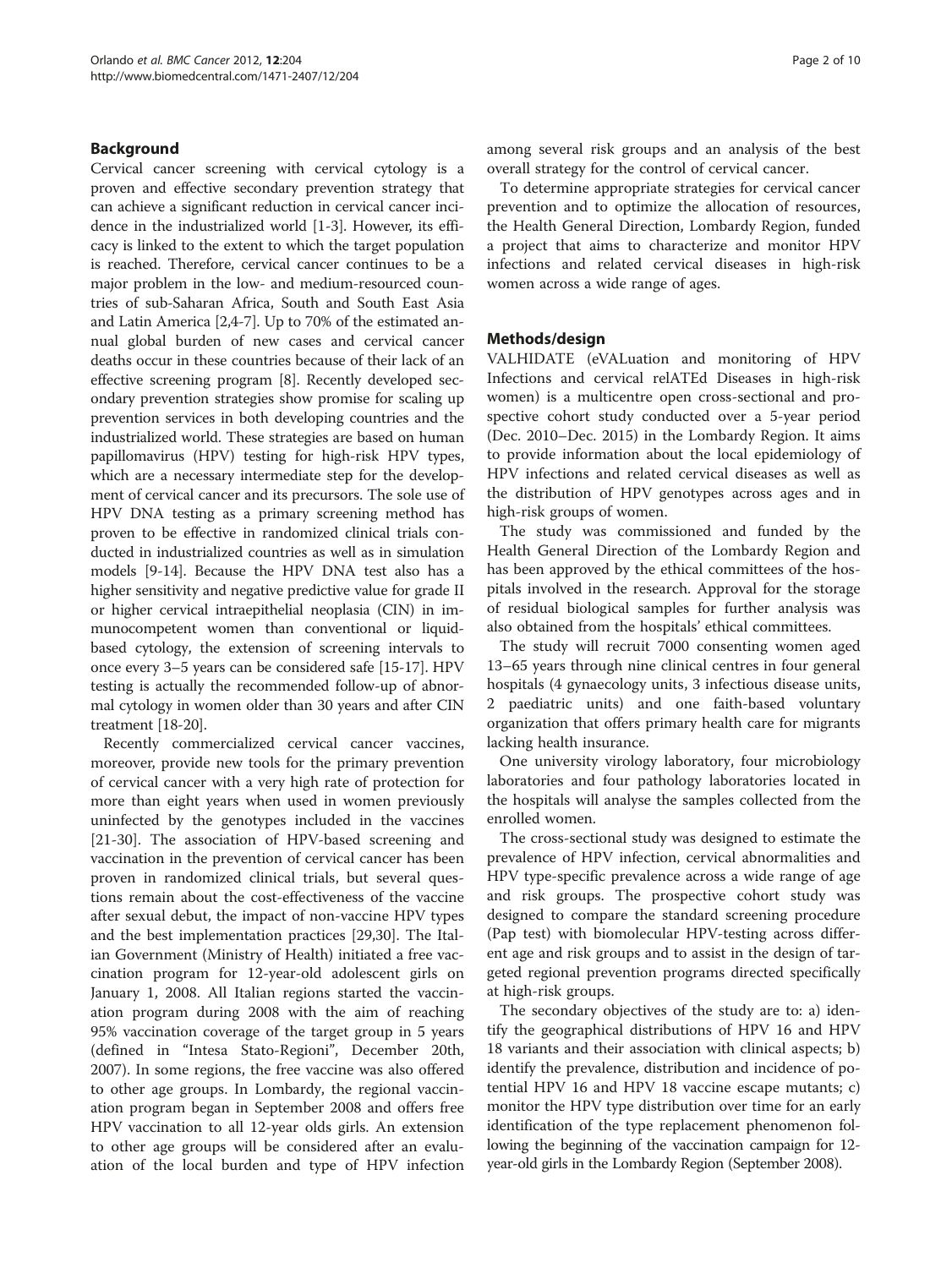#### Informed consent

Written informed consent for participation in the study and for the conservation of the collected samples in a bio-bank will be asked from all eligible women and will be essential for participation in the study.

# Study population

#### Control arm

Two thousand women aged 26–45 years will be recruited from those attending a spontaneous Pap screening program (SPSW).

#### Testing arms

One thousand HIV-infected women (HIVW) will be recruited from those followed up for HIV infection in three infectious disease units. One thousand recent migrant women (less than 1 year) (RMW) will be recruited mostly through a faith-based organization, and 3000 young women (aged 13–26 years) will be recruited from those asking for a Gynaecologic (1326G) or Paediatric consultation (1318P). Those vaccinated with anti-HPV vaccines prior to enrolment or during the follow-up period will not be excluded from the study. Instead, the vaccinated participants will be considered a subgroup to be monitored and evaluated over time.

# Exclusion criteria

Those with a history of histologically proven grade II or higher CIN requiring treatment, who were pregnant at the time of enrolment or who were unable to provide informed consent are excluded from the study. For participants aged < 18 years, written informed consent will be required from their parents or legal guardian.

#### Recruitment and follow-up periods

Participants will be recruited for 12 months; this will be extended if necessary. They will be followed up for 3 years, and the study is scheduled for completion 3 years after the last enrolment.

# Baseline evaluation and follow-up

Adult participants will undergo a medical assessment appropriate to their group (gynaecologic evaluation, and infectious disease evaluation for HIV-infected participants), cytological screening following the Italian Guidelines [[31\]](#page-8-0) for Cervical Cancer or algorithms modified for HIV-infected women, and HPV DNA testing. Colposcopy referral will be driven by cytology results. The conventional Pap smears will be evaluated according to the 2001 Bethesda System by four pathology laboratories.

HPV-DNA testing will be performed by the reference virology laboratory. HPV DNA-positive samples will be genotyped using a commercial kit in the four microbiology laboratories. Oncogenic risk associated with HPV

types will be defined according to the 2011 IARC classification [[32](#page-8-0)]. Samples with a positive HPV DNA test but with genotypes not included in the InnoLipa panel will be typed by the restriction fragments length polymorphism (RFLP) technique in the reference virology laboratory. In this reference laboratory, HPV 16- and HPV 18-positive cervical brushes or urine samples will be further subjected to a phylogenetic analysis to study the circulation of variants belonging to different geographical clusters (European and non-European).

An additional analysis for the characterization of HPV 16 and HPV 18 variants that could potentially elude the immune response induced by the vaccination (escape mutants) will be performed.

Participants with discordant results (HPV-positive/ cytology-negative) will be recalled after 12 months for reassessment with cytology and HPV testing.

Paediatric participants will undergo a paediatric evaluation and HPV DNA testing of urine samples. The algorithms for the follow-up of adult and paediatric participants are presented in Figure [1,](#page-3-0) Figure [2,](#page-4-0) Figure [3](#page-5-0), and Figure [4](#page-5-0). All data collected during the visits and derived from cytology and biomolecular evaluations will be recorded on a specially developed secure electronic case report form (eCRF).

#### Conventional pap smears

The Pap smear sample will be obtained by using a brush (Cytobrush Plus Medscand® Medical AB, Sweden). Cervical specimens for conventional cytology will be processed by spreading the cells onto a glass slide, fixing cells within a few minutes, and then sending them to the reference pathology laboratory for investigation.

# Sample collection for molecular tests

The same cervical brush used for cytology will be then immersed and rinsed in a vial filled with 20 ml of Pre $servCyt^{\otimes}$  solution (ThinPrep Pap Test, Hologic Italia Srl), and stored at room temperature (RT) until processing. Ten millilitres of each PreservCyt solution containing cervical cells will be centrifuged at  $3800 \times g$  for 15 min at RT. After centrifugation, the pellet will be resuspended in 1 ml of phosphate buffered saline (PBS), transferred into a new 1.5 ml collection test tube and stored at −20 °C until nucleic acid isolation.

First-void urine samples will be collected in sterile containers, kept at RT and processed within 6–8 hours of collection. At least 15 ml of each urine sample will be centrifuged at  $3800 \times g$  for 20 min at RT. After centrifugation, the opaque phase will be recovered, transferred into a new 1.5 ml collection test tube and then centrifuged at  $16,000 \times g$  for 15 min at RT. The pellets obtained will be resuspended in 700 μl of PBS and stored at −20 °C until nucleic acid isolation.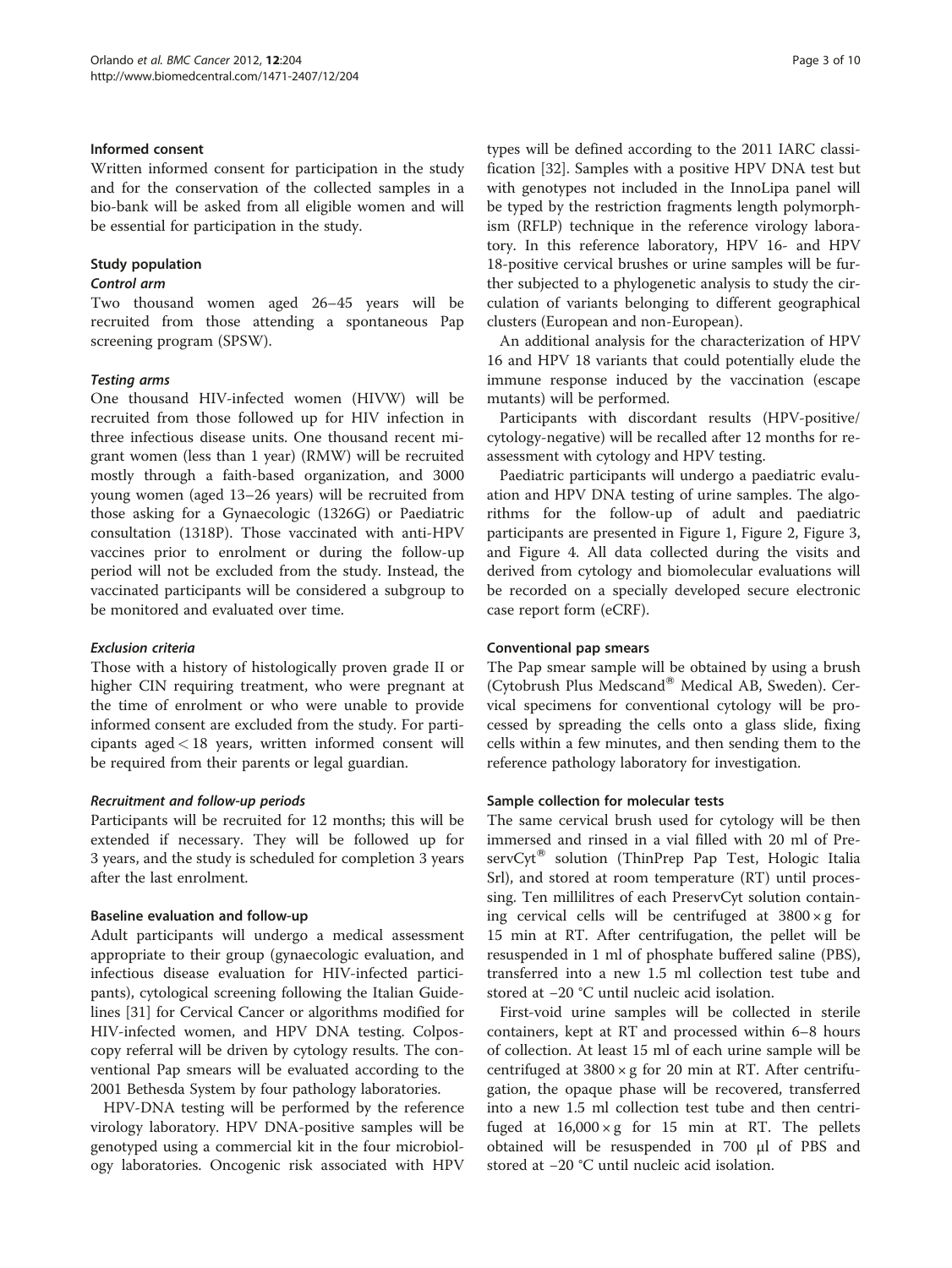<span id="page-3-0"></span>

# Colposcopy

Referral for colposcopy will be driven by the Pap results. Cytology showing atypical squamous cells or worse will be referred for colposcopy evaluation and biopsies will be taken from suspicious areas of the cervix, according to the standard procedures in Italy [\[33\]](#page-8-0). Biopsy results will be reported as normal, CIN grade I, II, III, or as invasive cancer, according to the international criteria [\[34\]](#page-8-0).

# Nucleic acid extraction and HPV DNA detection

DNA will be extracted from cervical and urine samples using an automated system for total nucleic acid extraction (NucliSENS® EasyMAG™, bioMérieux bv, France) according to the manufacturer's instructions. The concentration and purity of the extracted DNA will be evaluated through a Thermo Scientific NanoDrop 2000 spectrophotometer (Thermo Fisher Scientific Inc., France). DNA integrity will be assessed by amplification of a 268-base pair (bp) fragment in the ubiquitous β-globin gene using the primer pair PCO<sub>4</sub> (5'-CAACTTCATCCACgTTCACC-3<sup>'</sup>) and GH<sub>20</sub> (5'-gAAgAgCCAAggACAggTAC-3c') [\[35\]](#page-8-0).

HPV DNA will be detected by PCR amplification of a 450-bp segment of ORF L1 using the degenerate primer pair ELSI-f (5′–gCNCARggHCATAAYAATgg–3′) and ELSI-r (5′–CgNCCHAADggAAAYTgATC–3′)[[36\]](#page-8-0). An

equimolar mixture of each primer will be added to the PCR master mix to a final concentration of 30 pmol. PCR will be performed using GoTaq® DNA Polymerase (Promega, Madison WI, USA) according to the manufacturer's instructions. The ELSI-f and ELSI-r primers will be used with the following amplification reaction conditions: 5 min denaturation at 94 °C followed by 40 cycles of amplification. Each cycle will consist of a denaturation step at 94 °C for 30 sec, an annealing step at 55 °C for 30 sec and an elongation step at 72 °C for 30 sec. The last cycle will be followed by a 7 min elongation step at 72 °C. Each PCR run will include positive controls (DNA extracted from HPV 16-positive cells, Caski) and negative (water) control samples. The amplification products will be revealed using an electrophoresis analysis of 2% agarose gels containing ethidium bromide. Amplified product bands will be compared with molecular weight standards (DNA Molecular Weight, Marker 100, Sigma, St. Louis, MO).

# HPV genotyping

The 450-bp fragments will be genotyped using INNO-LiPA HPV Genotyping Extra (Innogenetics N.V., Belgium), a line probe assay based on the principle of reverse hybridization. Part of the L1 region of the HPV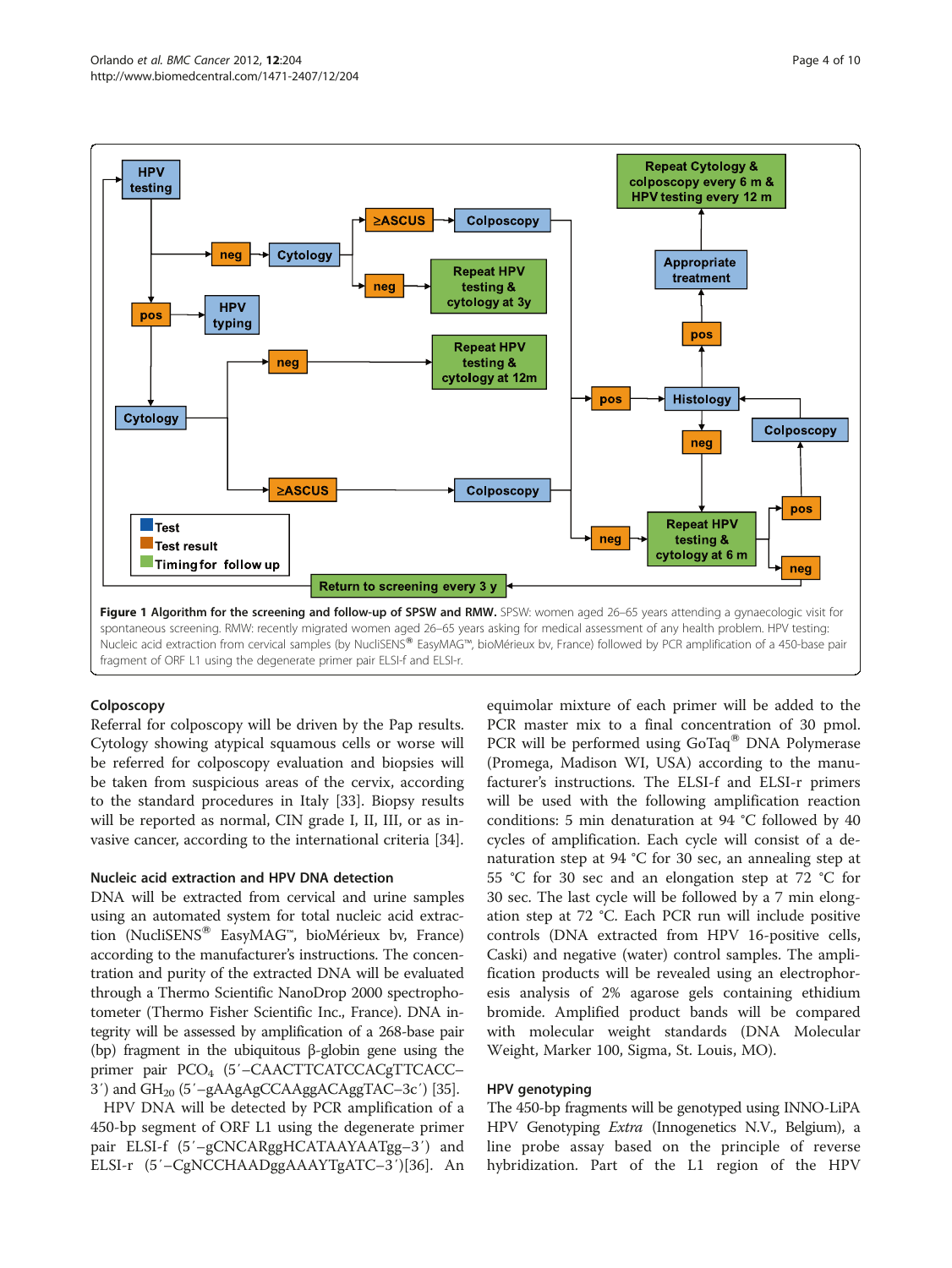<span id="page-4-0"></span>

genome will be amplified using SPF10 primers. The resulting biotinylated amplicons will be subjected to denaturation and hybridization with sequence-specific DNA probes for the identification of 28 different HPV genotypes: 6, 11, 16, 18, 26, 31, 33, 35, 39, 40, 43, 44, 45, 51, 52, 53, 54, 56, 58, 59, 66, 68, 69, 70, 71, 73, 74, and 82. To establish the genotype/s present in the sample, the line patterns will be compared with the interpretation chart supplied with the assay.

#### HPV X

Samples for which the obtained line pattern cannot be assigned to any genotype pattern or that have no typespecific lines, but at least one positive HPV control line will be scored as HPV-positive, but untypeable (HPV X). These samples will be referred to the reference virology laboratory for genotype analysis by RFLP. The 450-bp fragments obtained by the ELSI-PCR protocol will be tested by the RFLP technique with RsaI, DdeI and HaeIII digestion enzymes (New England Biolabs, Ipswich, MA). Briefly, 10 μl of the amplified products will be added to three final mixtures of 15 μl containing 1U of each enzyme in a specific buffer. The restriction reaction will be performed at 37 °C for 1 hour and the enzymes will be then inactivated at 80 °C for 20 minutes. Fragments of different lengths will be separated on 3% agarose gel. The pattern of fragments generated by the restriction enzymes will allow for identification of all types in the genus alpha of Papillomaviruses.

Phylogenetic analysis of HPV 16 and HPV 18 LCR variants For all HPV16- and HPV18-positive samples, a 730-bp fragment of the LCR region will be amplified (HPV 16 primer sets: 16-LCRs 5′–gCTTgTgTAACTATTgTgTCA–3′ and 16-LCR-as 5′–gCTTgTgTAACTATTgTgTCA–3′; HPV 18 primer sets: 18-LCRs 5′–ACCTgCCAAgCgTgTgC gTg–3′ and 18-LCR-as 5′–AggTgCCTgCggTgCCAgA–3′) [[37,38\]](#page-8-0). The LCR multiple sequence alignment will be conducted using ClustalX [[39\]](#page-8-0). Sequence editing will be carried out by means of BioEdit software [[40\]](#page-8-0) to compare the nucleotide sequences with those of reference strains obtained from the on-line database. Phylogenetic trees will be constructed using the MEGA package [\[41](#page-8-0)], and a bootstrap analysis [[42\]](#page-9-0) will be performed. HPV 16 variants will be classified into the four major phylogenetic branches: European (East Asia), Asian-American, African-1 and African-2, as described by Yamada et al. [[43,44](#page-9-0)]. HPV 18 variants will be classified into two major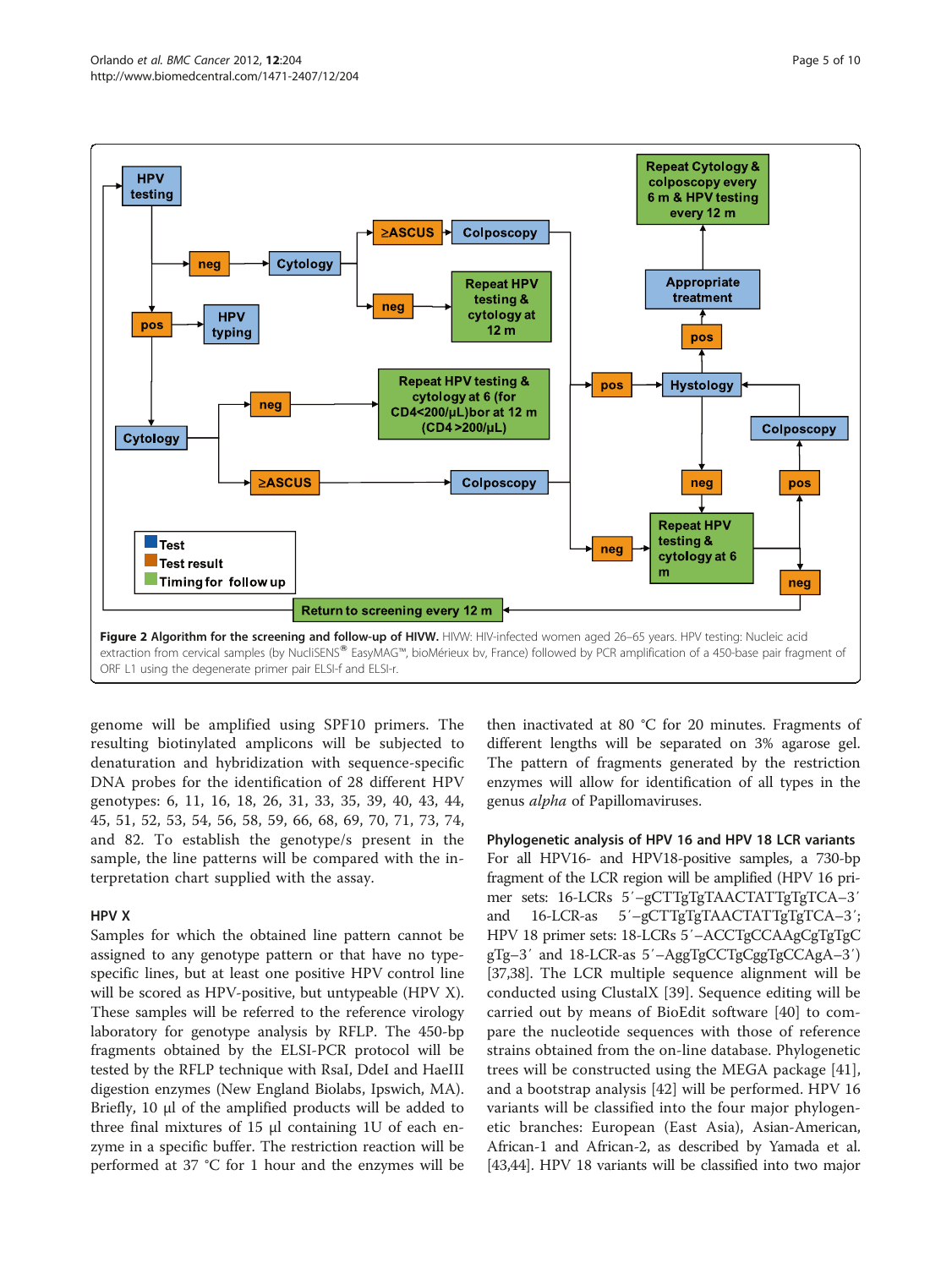<span id="page-5-0"></span>

phylogenetic branches: European (East Asia) and non-European (Asian-American, African-1, African-2).

# HPV 16 and HPV 18 escape mutants

For all HPV 16-positive samples, a 911-bp and 879-bp fragment of the L1 gene will be amplified (1° fragment: L1\_16\_1F 5′-ATgTCTCTTTggCTgCCTAg-3′ and L1\_ 16\_1R 5′–gCATCAgAggTAACCATAgAAC–3′; 2° fragment: L1\_16\_2F 5'-CTATggACTTTACTACATTACAgg CTA-3'; L1\_16\_2R 5′–gTTTAgCAgTTgTAgAggTAgA TgA–3′) [[45](#page-9-0)]. The overlapping of the sequences obtained from the two amplified fragments will allow the analysis of the L1 gene (1498-bp).

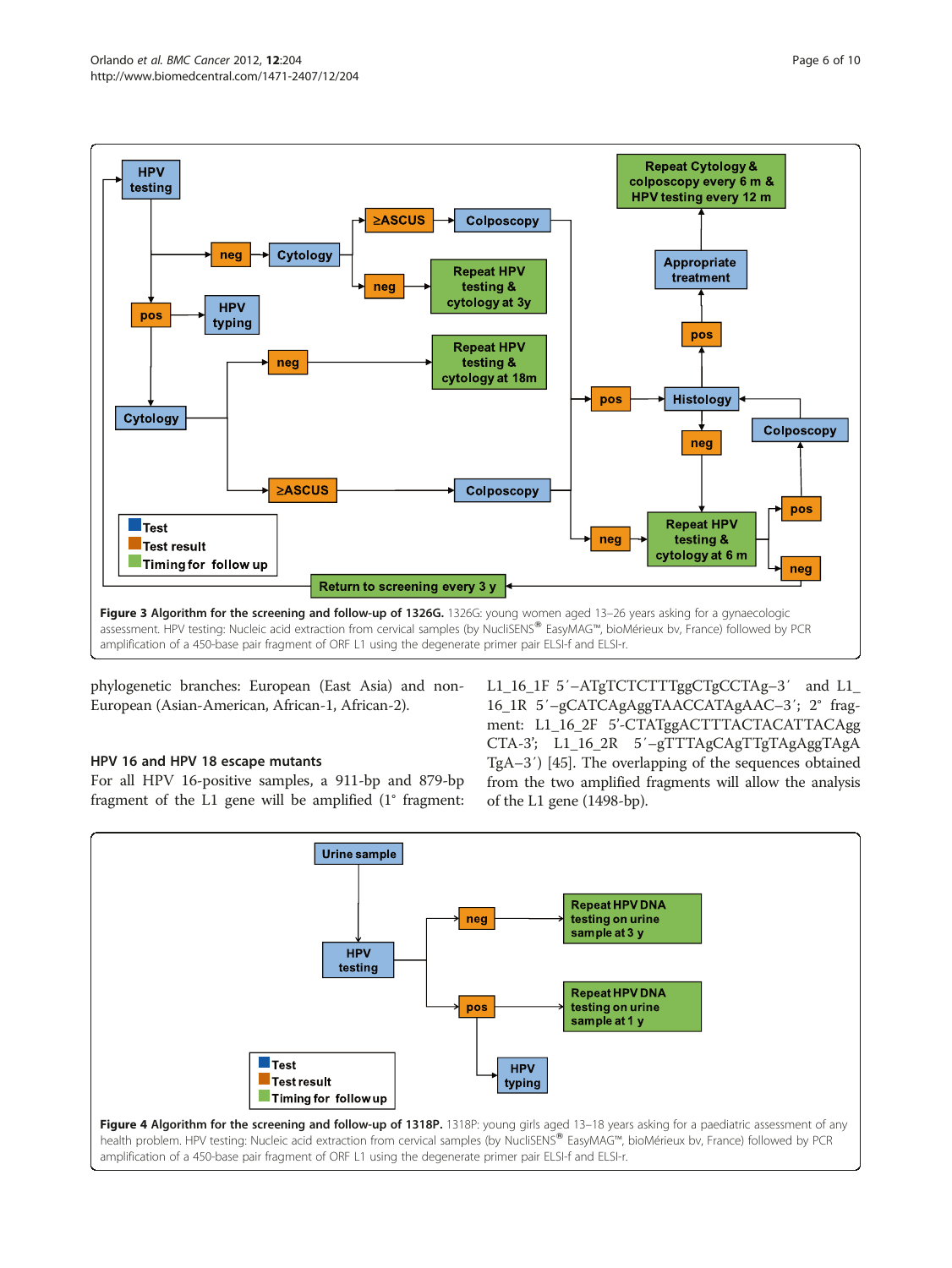For all HPV 18-positive samples, a 911-bp and 870-bp fragment of the L1 gene will be amplified (1° fragment: L1\_18\_1F 5′–ATggCTWTgTggCggCCTAg–3′ and L1\_18\_1R 5′–gAgTCAgAggTAACAATAgAgC–3′; 2° fragment: L1\_18\_2F 5′–CCAYggRCTTTAgTACATTg-CAAgATA–3′ and L1\_18\_2R 5′–gTTTAgAAgACgTAgYggCAgATgg–3′) [\[45\]](#page-9-0). The overlapping of the sequences will allow the analysis of the L1 gene (1489-bp).

Phylogenetic analysis of the sequences will be conducted by the bioinformatics programs described above. The analysis of codon-specific non-synonymous and synonymous substitutions and the selection pressures will be inferred by MEGA [[41](#page-8-0)] and the Datamonkey facility [\[46](#page-9-0)].

#### Bio-bank

Residual biological samples collected in the PreservCyt solution that are positive for HPV DNA and/or for cytological abnormalities will be stored at −20 °C for further studies. Concordant HPV DNA-negative/cytologynegative samples and residual urine samples will be processed as follows: after centrifugation, the pellet obtained will be stored at −20 °C and will then be available for future molecular investigations

#### Variables to be analysed and data security

Descriptive statistics (means  $\pm$  SD or median) and frequency analyses will be used to describe the whole study sample and each cohort with regard to demographic, epidemiological, behavioural, clinical, immunological, and HPV vaccination status data. Data will be collected with a specially developed e-CRF released on a web platform built with PHP 5.3 and JQuery. The database resides on MySql 5.0. The application is hosted at the Mario Negri Institute (99% uptime guaranteed, according to the service level agreement) with security features according to the current laws. Anonymous data extraction will be performed at the data storage centre.

# Statistical analyses

#### Cross-sectional study

Overall and HPV type-specific prevalence will be estimated with 95% confidence intervals (CI), according to the Poisson approximation, in the four participant groups (three high-risk groups and control group). Logistic regression models will be used to estimates odds ratios (OR) and their corresponding 95% CI to quantify the associations between HPV infection and major demographic, clinical and behavioural characteristics in the four participant groups. All variables will be analysed in both univariate and multivariate models to control for major confounding factors.

Sensitivity, specificity, and positive and negative predictive values of the HPV test compared with the Pap

test will be estimated overall and by group. Test performance in matched pairs will be estimated with McNemar's tests, and proportions will be compared using Fisher's exact tests. Exact methods will be applied when expected cell frequencies are less than five.

#### Power calculation

The sample size was calculated by taking published data as well as economic feasibility into account to allow the estimation of differences in the prevalence of typespecific HPV between the high-risk and control groups. From preliminary results obtained from the first 1300 women enrolled (717 SPSW, 290 HIVW, 160 RMW and 133 1326 G), the prevalence varied from 0.5%–2% (for major high-risk HPV genotypes: 16, 18, 31, 51, 52, 53) in the control group, and was 2–3 fold higher in the highrisk groups (for HPV 16, 31, 51, 52, 53). The planed sample of 1000 women for each high-risk group and 2000 low-risk women will be adequate to detect differences for genotypes with a prevalence of 1%–1.5% in the control group.

# Prospective study

We will analyze the incidence of new cytological abnormalities, progression or regression of baseline lesions, incidence, clearance and persistence of HPV infection for all women who had at least one follow-up visit. The proportion of women lost to follow-up is expected to be different in each participant group. The RMW group may have more difficulty in returning for a follow-up visit. Socio-demographic differences between women who return and who are lost to follow-up will be analysed. Conversely, women in the HIV cohort, who will be recruited from the centre they attend for HIV treatment, may be more likely to attend the study follow-up visits.

The proportions of women who we expect to be lost to follow-up are therefore estimated at around 10%, 20% and 60% in the HIVW, SPSW and RMW groups, respectively.

Single and multiple infections will be defined without considering uncharacterized HPV types (HPV X). The Kaplan-Meier method will be used to evaluate differences in the incidence of abnormal cytology at follow-up between women in the high-risk groups versus the control group. When appropriate, a Cox model will be used to account for the effects of major confounding factors. For the paediatric group, we will recruit about 250 girls for each year of age between 13 and 18 years to estimate the age at first HPV infection, time to clearance or persistence of HPV infection, and the change after 3 years of follow-up related to major behavioural characteristics.

All the analyses will be performed using SAS software for Windows version 9.2 (SAS Institute Inc., Cary).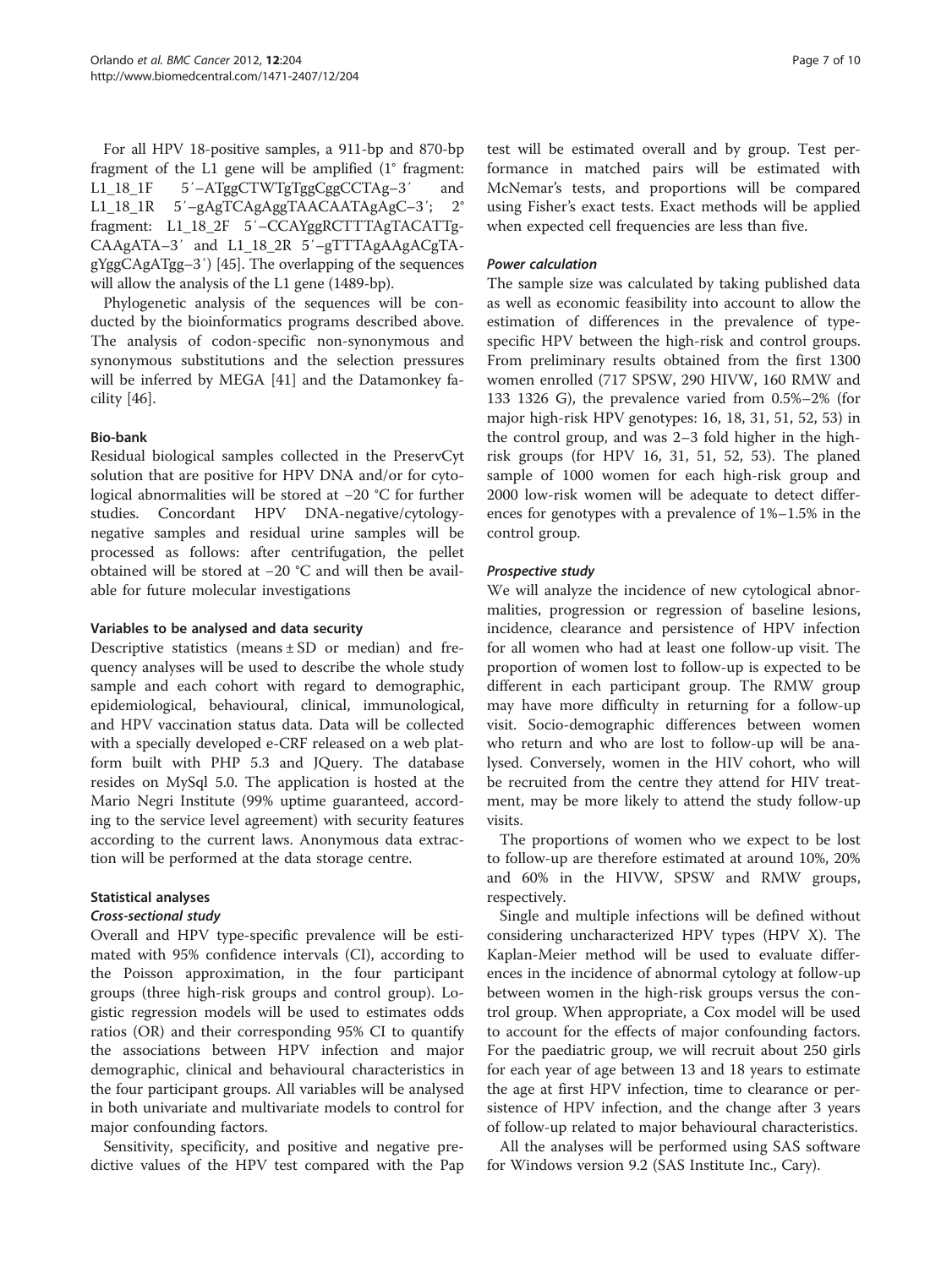#### <span id="page-7-0"></span>Discussion/Main expected results and impact

In the last 50 years, the introduction of screening methods has substantially reduced the incidence of cervical cancer in the industrialised world. However, inequalities in the distribution of cervical cancer prevalence and mortality are still present at national, regional or local levels. In general, high-risk women are those who are not reached for any reason by prevention and screening programs. This study will provide substantial insight on HPV infections and related cervical diseases, which will enable us to define the risk of cervical cancer and its precursor lesions in high-risk women compared with the general population living in the Lombardy Region. In turn, this information will assist health care providers and policy makers to improve regional strategies and optimize cervical cancer prevention in high-risk groups.

#### Abbreviations

VALHIDATE: eVALuation and monitoring of HPV Infections and relATEd cervical diseases in high-risk women; CIN: Cervical Intraepithelial Neoplasia; SPsW: Spontaneous Pap Screening Program Women; HIVW: HIV infected women; RMW: Recent Migrant Women; 1326G: women aged 13–26 referred to gynaecologic consultation; 1326P: women aged 13–26 referred to paediatric consultation; RFLP: Restriction Fragment Length Polymorphism; eCRF: electronic Case Report Form; RT: Room Temperature; PBS: Phosphate Buffered Saline.

#### Competing interests

The authors declare that they have no competing interests.

#### Authors' contributions

GO, ET, MG, GR contributed to the conception and design of the study. GO, LC, ET conceived, designed and refined the data collection process and database structure and helped in developing the eCRF. GO, GR, MG, ET secured funding for the study. LC, PB will develop and conduct the statistical analysis. AMC, CG, MF will perform cytology. NZ, GL, GC will perform HPV genotyping. ET, SB will perform molecular and phylogenetic studies. MMF, IC, GZ, EB, IA, VB, SE, GT, and AM will recruit participants and carry out the screening and follow-up processes, contributing substantially to the acquisition of clinical and epidemiological data. All authors read, revised and approved the final manuscript.

#### VALHIDATE Study Group

Maria Concetta Antonacci, Pathology Unit, L Sacco University Hospital, Milan, Italy - antonacci.concetta@hsacco.it

Irene Arcidiacono, Division of Infectious and Tropical Diseases, Hospital of Lodi, Italy - irene.arcidiacono@ao.lodi.it

Paola Bertuccio, Lifestyle Habits and Prevention Unit, Laboratory of Epidemiology, Department of Epidemiology, Pharmacological Research Institute "Mario Negri", Milan, Italy - paola.bertuccio@marionegri.it Silvia Bianchi, Department of Biomedical Sciences for Health, University of Milan, Italy - silvia.bianchi@unimi.it

Veronica Boero, Fondazione IRCCS Ca' Granda Ospedale Maggiore Policlinico, Mangiagalli, Regina Elena Milan, Italy - vboero@gmail.com

Giuseppe Cambiè, SIMT, Hospital of Lodi - giuseppe.cambie@ao.lodi.it Irene Cetin, Gynaecology Unit, L Sacco University Hospital, Milan, Italy - Irene.cetin@unimi.it

Susanna Esposito, Department of Maternal and Pediatric Sciences, Università degli Studi di Milano, Fondazione IRCCS Ca' Granda Ospedale Maggiore Policlinico, Milan, Italy - susanna.esposito@unimi.it

Marcella Falchetti, Department of Patology- Spedali Civili di Brescia, marcella.falchetti@spedalicivili.brescia.it

Michela Maria Fasolo, STD Unit, Infectious Diseases II, L Sacco University Hospital, Milan, Italy - fasolo.michela@hsacco.it

Carlo Galli, Pathology Unit, Hospital of Lodi - carlo.galli@ao.lodi.it Emanuela Bertazzoli, Hospital of Lodi, Italy - emanuela.bertazzoli@virgilio.it Giovanna Lunghi, Virology Unit, Clinical Chemistry and Microbiology Lab - Ca' Granda Hospital, Milan - lab.viro@policlinico.mi.it

Alberto Matteelli, Institute of Infectious and Tropical Diseases, University of Brescia, Italy - matteelli@med.unibs.it

Giancarlo Tisi, Gynaecology Unit, Spedali Civili Brescia, Italy -

dott.tisi@gmail.com

Nadia Zanchetta, Microbiology Unit, L Sacco University Hospital, Milan, Italy zanchetta.nadia@hsacco.it

Gianvincenzo Zuccotti, Pediatric Unit, L. Sacco Hospital, Università degli Studi di Milano, Milan, Italy - gianvincenzo.zuccotti@unimi.it

#### Study protocol

Sacco Hospital Ethical Committee resolution n35 (3<sup>rd</sup> Feb 2010), Sacco Hosp General Direction Resolution n174/2010 (9 March 2010).

#### Acknowledgments

This study is funded by Health General Direction, Regione Lombardia, Italy (DGR 10813/2009). The Authors thank Emanuele Castelli who developed and provided technical support for the eCRF. The Authors thank Vanessa Hammond, MPH who provided English language editing on behalf of Edanz.

#### Author details

<sup>1</sup>STD Unit, Infectious Diseases II, L Sacco University Hospital Via GB Grassi 74 - 20157, Milan, Italy. <sup>2</sup>Department of Biomedical Sciences for Health, University of Milan, Milan, Italy. <sup>3</sup> Lifestyle Habits and Prevention Unit, Laboratory of Epidemiology, Department of Epidemiology, Pharmacological Research Institute "Mario Negri", Milan, Italy. <sup>4</sup>Unità Organizzativa Governo della prevenzione e tutela sanitaria, Direzione Generale Sanità, Regione Lombardia, Milan, Italy. <sup>5</sup> Department of Infectious Diseases, L Sacco University Hospital, Milan, Italy.

#### Received: 10 May 2012 Accepted: 14 May 2012 Published: 30 May 2012

#### References

- 1. Runowicz CD: Molecular screening for cervical cancer—time to give up Pap tests? New Engl J Med 2007, 357:1650-1653.
- Arbyn M, Raifu AO, Weiderpass E, Bray F, Anttila A: Trends of cervical cancer mortality in the member states of the European Union. Eur J Cancer 2009, 45:2640–2648.
- 3. American Cancer Society CS: Cancer facts & figures 2009. Atlanta: American Cancer Society; 2009 [http://www.cancer.org/Research/CancerFactsFigures/ cancer-facts-figures-2009].
- 4. Clifford GM, Rana RK, Franceschi S, Smith JS, Gough NG, Pimenta JM: Human Papillomavirus Genotype Distribution in Low-Grade Cervical Lesions: Comparison by Geographic Region and with Cervical Cancer. Cancer Epidemiol Biomarkers Prev 2005, 14:1157–1164.
- 5. Kitchener HC, Castle PE, Cox JT: Chapter 7: achievements and limitations of cervical cytology screening. Vaccine 2006, 24(Suppl 3):63–70.
- 6. Bray F, Loos AH, McCarron P, Weiderpass E, Arbyn M, Moller H, Hakama M, Parkin DM: Trends in cervical squamous cell carcinoma incidence in 13 European countries: changing risk and the effects of screening. Cancer Epidemiol Biomarkers Prev 2005, 14:677–686.
- Karim-Kos HE, de Vries E, Soerjomataram I, Lemmens V, Siesling S, Coebergh JW: Recent trends of cancer in Europe: a combined approach of incidence, survival and mortality for 17 cancer sites since the 1990s. Eur J Cancer 2008, 44:1345–1389.
- 8. de Sanjose S, Quint WG, Alemany L, Geraets DT, Klaustermeier JE, Lloveras B, Tous S, Felix A, Bravo LE, Shin HR, Vallejos CS, de Ruiz PA, Lima MA, Guimera N, Clavero O, Alejo M, Llombart-Bosch A, Cheng-Yang C, Tatti SA, Kasamatsu E, Iljazovic E, Odida M, Prado R, Seoud M, Grce M, Usubutun A, Jain A, Suarez GA, Lombardi LE, Banjo A, Retrospective International Survey and HPV Time Trends Study Group: Human papillomavirus genotype attribution in invasive cervical cancer, et al: a retrospective cross-sectional worldwide study. Lancet Oncol 2010, 11:1048–1056.
- 9. Ronco G, Giorgi-Rossi P, Carozzi F, Confortini M, Dalla Palma P, Del Mistro A, Ghiringhello B, Girlando S, Gillio-Tos A, De Marco L, Naldoni C, Pierotti P, Rizzolo R, Schincaglia P, Zorzi M, Zappa M, Segnan N, Cuzick J, New Technologies for Cervical Cancer screening (NTCC) Working Group: Efficacy of human papillomavirus testing for the detection of invasive cervical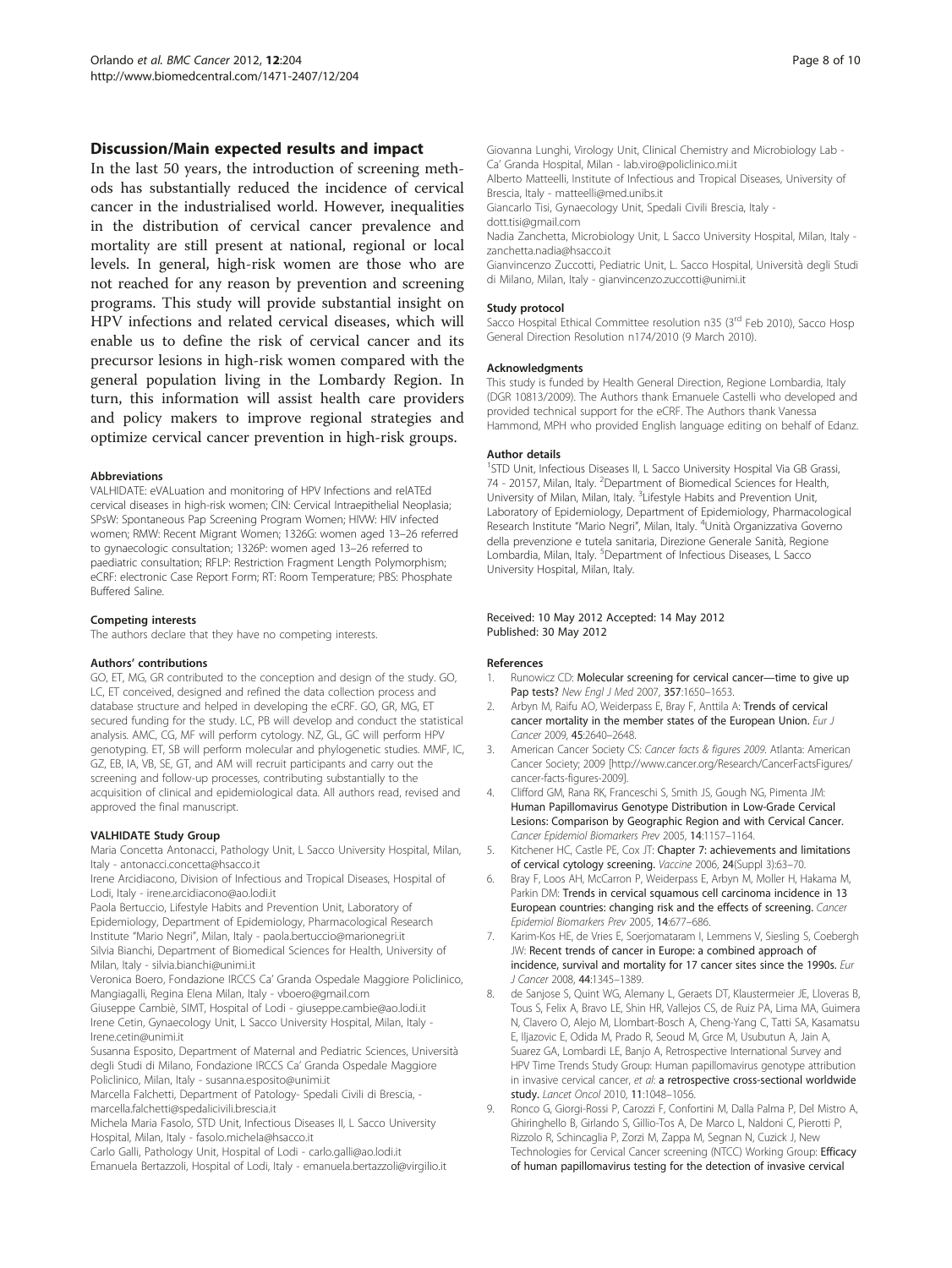<span id="page-8-0"></span>cancers and cervical intraepithelial neoplasia: a randomized controlled trial. Lancet Oncol 2010, 11:249–257.

- 10. Leinonen M, Nieminen P, Kotaniemi-Talonen L, Malila N, Tarkkanen J, Laurila P, Anttila A: Age-specific evaluation of primary human papillomavirus screening vs conventional cytology in a randomized setting. J Natl Cancer Inst 2009, 101:1612–1623.
- 11. Mayrand MH, Duarte-Franco E, Rodrigues I, Walter SD, Hanley J, Ferenczy A, Ratnam S, Coutlée F, Franco EL, Canadian Cervical Cancer Screening Trial Study Group: Human papillomavirus DNA versus Papanicolaou screening tests for cervical cancer. N Engl J Med 2007, 357:1579–1588.
- 12. Naucler P, Ryd W, Törnberg S, Strand A, Wadell G, Elfgren K, Rådberg T, Strander B, Forslund O, Hansson BG, Hagmar B, Johansson B, Rylander E, Dillner J: Efficacy of HPV DNA testing with cytology triage and/or repeat HPV DNA testing in primary cervical cancer screening. J Natl Cancer Inst 2009, 101:88–99.
- 13. Sankaranarayanan R, Nene BM, Shastri SS, Jayant K, Muwonge R, Budukh AM, Hingmire S, Malvi SG, Thorat R, Kothari A, Chinoy R, Kelkar R, Kane S, Desai S, Keskar VR, Rajeshwarkar R, Panse N, Dinshaw KA: HPV screening for cervical cancer in rural India. N Engl J Med 2009, 360:1385–1394.
- 14. de Kok IM, van Rosmalen J, Dillner J, Arbyn M, Sasieni P, Iftner T, van Ballegooijen M: Primary screening for human papillomavirus compared with cytology screening for cervical cancer in European settings: cost effectiveness analysis based on a Dutch microsimulation model. BMJ 2012, 344:e670. doi[:10.1136/bmj.e670](10.1136/bmj.e670).
- 15. Khan MJ, Castle PE, Lorincz AT, Wacholder S, Sherman M, Scott DR, Rush BB, Glass AG, Schiffman M: The elevated 10-year risk of cervical precancer and cancer in women with human papillomavirus (HPV) type 16 or 18 and the possible utility of type-specific HPV testing in clinical practice. J Natl Cancer Inst 2005, 97:1072–1079.
- 16. Kjaer SK, Frederiksen K, Munk C, Iftner T: Longterm absolute risk of cervical intraepithelial neoplasia grade 3 or worse following human papillomavirus infection: role of persistence. J Natl Cancer Inst 2010, 102:1478–1488.
- 17. Dillner J, Rebolj M, Birembaut P, Petry KU, Szarewski A, Munk C, de Sanjose S, Naucler P, Lloveras B, Kjaer S, Cuzick J, van Ballegooijen M, Clavel C, Iftner T, Joint European Cohort Study: Long term predictive values of cytology and human papillomavirus testing in cervical cancer screening: joint European cohort study. BMJ 2008, 337:a1754.
- 18. Barzon L, Giorgi C, Buonaguro FM, Palù G, Italian Society for Virology: Guidelines of the Italian Society for Virology on HPV testing and vaccination for cervical cancer prevention. Infect Agent Cancer 2008, 3:14.
- 19. Wright TC Jr, Massad LS, Dunton CJ, Spitzer M, Wilkinson EJ, Solomon D, 2006 American Society for Colposcopy and Cervical Pathology-sponsored Consensus Conference: 2006 consensus guidelines for the management of women with abnormal cervical cancer screening tests. Am J Obstet Gynecol 2007, 197:346–355.
- 20. Arbyn M, Anttila A, Jordan J, Ronco G, Schenck U, Segnan N, Wiener H, Herbert A, Von Karsa L: European guidelines for quality assurance in cervical cancer screening. Second edition–summary document. Ann Oncol 2010, 21:448–458.
- 21. Muñoz N, Kjaer SK, Sigurdsson K, Iversen OE, Hernandez-Avila M, Wheeler CM, Perez G, Brown DR, Koutsky LA, Tay EH, Garcia PJ, Ault KA, Garland SM, Leodolter S, Olsson SE, Tang GW, Ferris DG, Paavonen J, Steben M, Bosch FX, Dillner J, Huh WK, Joura EA, Kurman RJ, Majewski S, Myers ER, Villa LL, Taddeo FJ, Roberts C, Tadesse A, et al: Impact of human papillomavirus (HPV)-6/11/16/18 vaccine on all HPV-associated genital diseases in young women. J Natl Cancer Inst 2010, 102:325-339.
- 22. Garland SM, Smith JS: Human papillomavirus vaccines: current status and future prospects. Drugs 2010, 70:1079–1098.
- 23. Schwarz T: Clinical update of the AS04-Adjuvanted human Papillomavirus-16/18 cervical cancer vaccine, Cervarix. Adv Ther 2009, 26:983–998.
- 24. Dunne EF, Datta SD, E Markowitz L: A review of prophylactic human papillomavirus vaccines: recommendations and monitoring in the US. Cancer 2008, 113(Suppl 10):2995–3003.
- 25. Einstein MH, Baron M, Levin MJ, Chatterjee A, Edwards RP, Zepp F, Carletti I, Dessy FJ, Trofa AF, Schuind A, Dubin G, HPV-010 Study Group: Comparison of the immunogenicity and safety of Cervarix and Gardasil human papillomavirus (HPV) cervical cancer vaccines in healthy women aged 18–45 years. Hum Vaccin 2009, 5:705–719.
- 26. Muñoz N, Manalastas R Jr, Pitisuttithum P, Tresukosol D, Monsonego J, Ault K, Clavel C, Luna J, Myers E, Hood S, Bautista O, Bryan J, Taddeo FJ, Esser MT, Vuocolo S, Haupt RM, Barr E, Saah A: Safety, immunogenicity, and efficacy of quadrivalent human papillomavirus (types 6, 11, 16, 18) recombinant vaccine in women aged 24–45 years: a randomised, double-blind trial. Lancet 2009, 373:1949–1957.
- 27. Paavonen J, Naud P, Salmerón J, Wheeler CM, Chow SN, Apter D, Kitchener H, Castellsague X, Teixeira JC, Skinner SR, Hedrick J, Jaisamrarn U, Limson G, Garland S, Szarewski A, Romanowski B, Aoki FY, Schwarz TF, Poppe WA, Bosch FX, Jenkins D, Hardt K, Zahaf T, Descamps D, Struyf F, Lehtinen M, Dubin G, HPV PATRICIA Study Group: Efficacy of human papillomavirus (HPV)-16/18 AS04-adjuvanted vaccine against cervical infection and precancer caused by oncogenic HPV types (PATRICIA): final analysis of a doubleblind, randomised study in young women. Lancet 2009, 374:301–314.
- 28. Kjaer SK, Sigurdsson K, Iversen OE, Hernandez-Avila M, Wheeler CM, Perez G, Brown DR, Koutsky LA, Tay EH, García P, Ault KA, Garland SM, Leodolter S, Olsson SE, Tang GW, Ferris DG, Paavonen J, Lehtinen M, Steben M, Bosch FX, Dillner J, Joura EA, Majewski S, Muñoz N, Myers ER, Villa LL, Taddeo FJ, Roberts C, Tadesse A, Bryan J, et al: A pooled analysis of continued prophylactic prophylactic efficacy of quadrivalent human papillomavirus (types 6/11/16/18) vaccine against high grade cervical and external genital lesions. Cancer Prev Res 2009, 2:868–878.
- 29. Grant LA, Dunne EF, Chesson H, Markowitz LE: Considerations for human papillomavirus (HPV) vaccination of mid-adult women in the United States. Vaccine 2011, 29:2365–2370.
- Katki H, Wacholder S, Solomon D, Castle PE, Schiffman M: Risk estimation for the next generation of prevention programmes for cervical cancer. Lancet Oncol 2009, 10:1022–1023.
- 31. Ministero della salute Direzione generale della prevenzione: Screening oncologici - raccomandazioni per la pianificazione e l'esecuzione degli screening di popolazione per la prevenzione del cancro della mammella, del cancro della cervice uterina e del cancro del colon retto. [http://www.salute. gov.it/imgs/C\_17\_pubblicazioni\_774\_allegato.pdf].
- 32. International Agency for Research on Cancer (IARC) Working Group: Human papillomaviruses. In IARC Monographs on the Evaluation of Carcinogenic Risks to Humans, A Review of Human Carcinogens. Edited by World Health Organization International Agency For Research on Cancer. Lion France 2011:255–313. Volume 100, Part B: Biological Agents.
- 33. Wright TC Jr, Massad LS, Dunton CJ, Spitzer M, Wilkinson EJ, Solomon D: 2006 consensus guidelines for the management of women with abnormal cervical cancer screening tests. Am J Obstet Gynecol 2007, 197:346–355.
- 34. Kurman RJ, Ellenson LH, Ronnett BM: In Precancerous lesions of the cervix. In Blaustein's Pathology of the Female Genital Tract. 6th edition. Edited by Springer Verlag New York. 2011.
- 35. Puranen M, Saarikoski S, Syrjänen K, Syrjänen S: Polymerase chain reaction amplification of human papillomavirus DNA from archival, Papanicolaoustained cervical smears. Acta Cytol 1996, 40:391-395.
- 36. Orlando G, Bianchi S, Mazza F, Fasolo M, Amendola A, Tanzi E: Concordance between paired cervical and urine samples in HPV-DNA detection and HPV genotyping. The Lancet conferences: HPV and cancer nov 2010, :P 19. Amsterdam 12–13.
- 37. Arias-Pulido H, Peyton CL, Torrez-Martínez N, Anderson DN, Wheeler CM: Human papillomavirus type 18 variant lineages in United States populations characterized by sequence analysis of LCR-E6, E2, and L1 regions. Virology 2005, 338:22–34.
- Tanzi E, Amendola A, Bianchi S, Fasolo MM, Beretta R, Pariani E, Zappa A, Frati E, Orlando G: Human papillomavirus genotypes and phylogenetic analysis of HPV-16 variants in HIV-1 infected subjects in Italy. Vaccine 2009, 27(Suppl1):17–23.
- 39. Thompson JD, Gibson TJ, Plewniak F, Jeanmougin F, Higgins DG: The ClustalX windows interface: flexible strategies for multiple sequence alignment aided by quality analysis tools. Nucl Acids Res 1997, 25:4876–4882.
- 40. Hall TA: BioEdit: a user-friendly biological sequence alignment editor and analysis program for Windows 95/98/NT. Nucl Acids Symp Ser 1999, 41:95–98.
- 41. Tamura K, Dudley J, Nei M, Kumar S: MEGA4: Molecular Evolutionary Genetics Analysis (MEGA) software version 4.0. Mol Biol Evol 2007, 24:1596–1599.